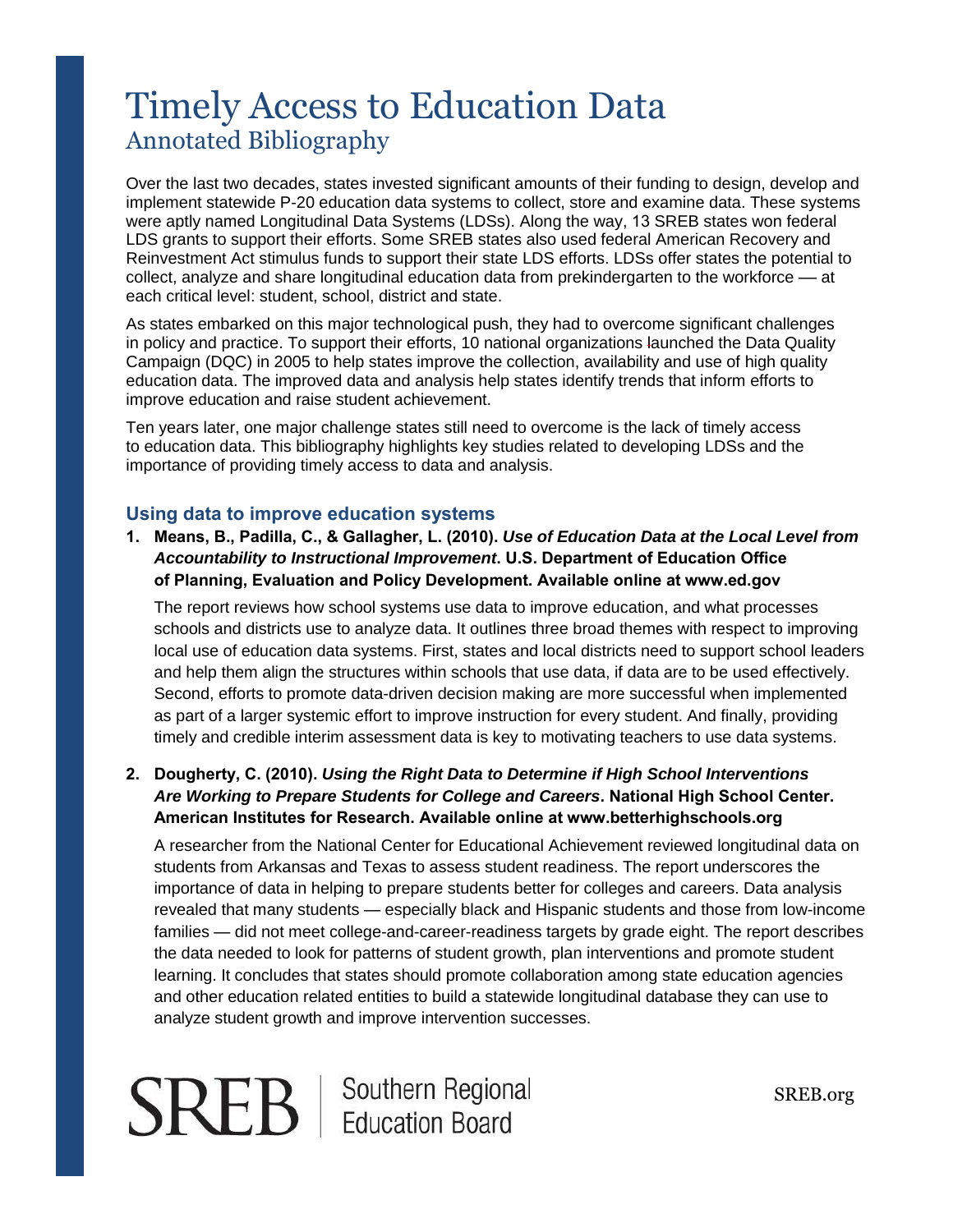#### **3. Data Quality Campaign. (2014).** *Paving the Path to Success: DQC Annual Report***. Washington, D.C.: Data Quality Campaign. Available online at www.dataqualitycampaign.org**

The annual DQC report summarizes state progress in developing comprehensive state data systems that can link information across years and sources. In 2005, DQC identified 10 essential actions that states needed to complete to support the LDSs that most of the states had successfully adopted by 2009. At that time, DQC shifted its focus to effective state use of education data with the "10 action steps for effective data use," designed to ensure that states were using their LDS data effectively. This report reveals that while the majority of states have made progress on the 10 actions, many states have still not completed all 10 as of 2014.

# **4. Reindl, T. & Reyna, R. (2011).** *From Information to Action: Revamping Higher Education Accountability Systems***. NGA Center for Best Practices. National Governors Association. Available online at www.nga.org**

Students need a better understanding of the job market and workforce needs in order to meet the demands of a highly competitive economic environment — and higher education must respond in turn. According to the National Governors Association, better education data systems will improve accountability and lead to greater higher education productivity. These accountability systems must include efficiency and effectiveness metrics; the data need to be used to make decisions that improve higher education institutions as a whole. While many states collect data, few states use these data to make decisions about improving and funding institutions. Data tools can be used to develop metrics for gauging student performance and targeting areas for improvement and for identifying policy options that can contribute to meeting goals. The report proposes metrics for credential completion, efficiency and effectiveness.

# **5. Mullin, C.M. & Lebesch, A. (2010).** *Moving Success from the Shadows: Data Systems That Link Education and Workforce Outcomes.* **Policy Brief 2010-01PBL. Washington, D.C.: American Association of Community Colleges.**

This policy brief calls for better data on the outcomes of higher education in meeting workforce needs and stronger linkages between education and workforce outcomes. Researchers examined assumptions that federal legislation makes about linkages between education and workforce outcomes and the data needed to document these. The authors also reported on how well current data systems capture the information necessary to link these education and workforce outcomes. Legislation to support statewide student-unit record systems helps in the implementation of LDSs. The authors call for states to create LDSs that have the capacity to link data between education and the workforce. Policies that increase this linkage must provide colleges with access to data systems and comprehensive employment data.

592 10th Street, N.W.<br>Atlanta, GA 30318-5776<br>404.875.9211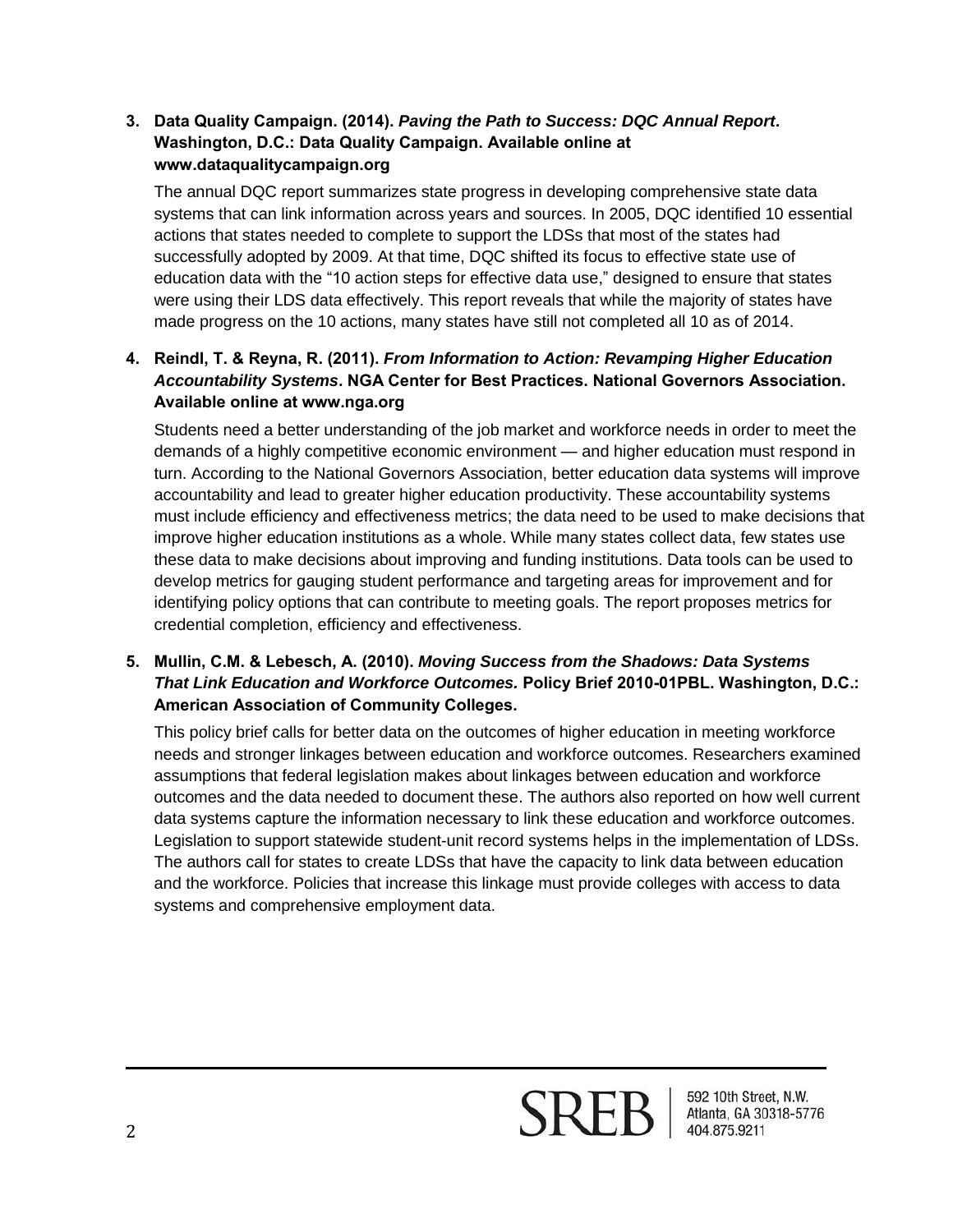# **Longitudinal Data Systems**

**6. Dacey, B.E., Burke, N., & Chatis, C., et.al. (2010).** *Book Two of Four: Planning and Developing an LDS***. In** *Traveling Through Time: The Forum Guide to Longitudinal Data System.* **National Forum on Education Statistics. Washington, D.C.: National Center for Education Statistics, Institute of Education Sciences, U.S. Department of Education.** 

This book, the second in a series of four guides on LDSs, explores key factors in their implementation. It offers best practices to assist state education agencies in strengthening ties with local school districts. The book explores the importance of interoperability and portability of data to school systems, in order to help them most efficiently harness the power of LDSs. The authors put forward evaluation systems and criteria to determine how LDSs function, and this publication also provides guidance on which data elements should be collected to meet stakeholders' information needs.

## **7. Data Quality Campaign (2011).** *Leveraging the Power of State Longitudinal Data Systems***. Data Quality Campaign. Available online at www.dataqualitycampaign.org**

This report discusses two of the primary challenges states face with regard to effective LDS use: transforming data housed in current state LDSs into useful information and overcoming the human capacity challenges needed to accomplish this task. The human capacity challenges include identifying the type of analyses required, matching job skillsets to required analyses and acquiring individuals with the appropriate skills to carry out the work. The report indicates that state education agencies should ensure that personnel conducting analyses are properly trained. Even if states use external agents to carry out analyses, they need to maintain a minimum internal capacity to confirm the reliability and validity of the work. The report also stresses the need for common data vocabulary and definitions across multiple state data systems, so these systems can exchange data seamlessly.

#### **8. Mandinach, E.B. (2012). A Perfect Time for Data Use: Using Data-Driven Decision Making to Inform Practice.** *Educational Psychologist***. (47.2), 71-85.**

According to the article, data-driven decision making (DDDM) should be an essential component of educational practice at all levels, and it should receive policy and financial support. DDDM refers to the systematic collection, analysis, examination and interpretation of data to inform practice and policy in educational settings. DDDM should help to advance educational entities by transforming data into actionable knowledge that can then inform decisions and practices. In the past 10 years, education stakeholders have placed more emphasis on establishing data collection and rigor. Recent policy discussions have turned to using data most effectively. These researchers believe the key to DDDM is making technology tools available to education leaders and policymakers to support both data inquiry and data literacy. When school systems lack either, they face challenges using data to make informed decisions.

# **9. Piety, P. (2011). Educational Data Use: A Sociotechnical Process.** *Measurement* **(9), 217-221.**

The article describes educational data use as the interaction between users and data systems. Each state education system develops in its own sociopolitical context. Consequently, each state develops a unique sociotechnical process consisting of data analysis and reporting based on its state leadership and organizing principles.



592 10th Street, N.W. Atlanta, GA 30318-5776 404.875.9211